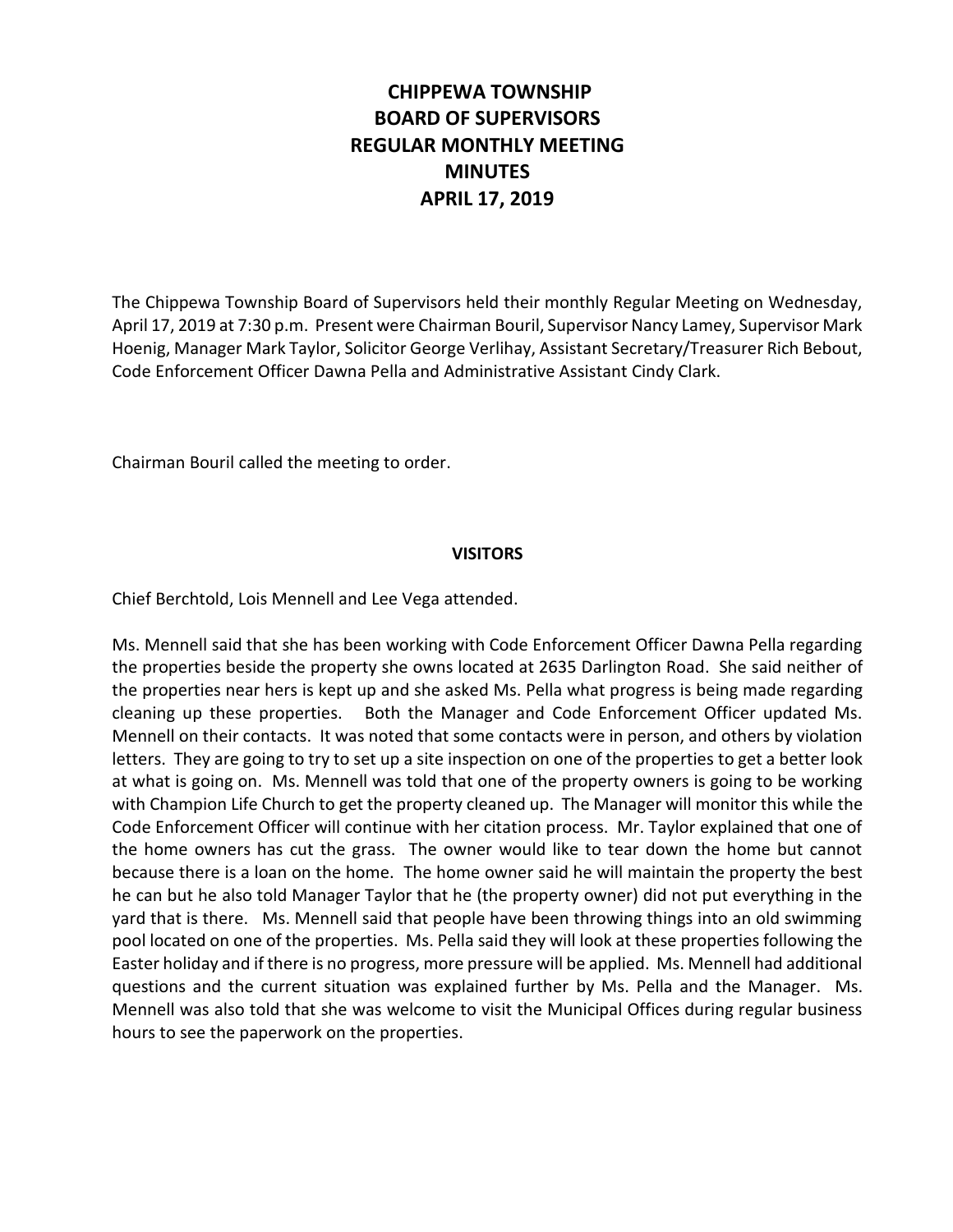Lee Vega introduced herself by saying that she is a resident of Chippewa Township and a realtor who lives, works and worships in Chippewa. She said she loves the new Chippewa Life Magazine that replaced the newsletter and she added that she hopes to be able to attend meetings more often to stay abreast of what is happening in the Township. Ms. Vega was asked by her clients

what new business is going where the Buy N Fly was demolished. Manager Taylor told her there is presently a "For Lease" sign there so nothing is being built there at the moment. Clients have asked her zoning and other questions about business locations. There was further discussion with Manager Taylor, Chairman Bouril and Supervisor Hoenig. After the discussions, Ms. Vega was thanked for attending the meeting.

### **MINUTES**

Chairman Bouril had the following minutes for review:

| March 13, 2019 | Supervisors' Agenda Meeting.         |
|----------------|--------------------------------------|
| March 20, 2019 | Supervisors' Regular Monthly Meeting |

There were no additions or corrections and the minutes were accepted as presented.

The Supervisors acknowledged the minutes of the following meetings:

- 1. March 4, 2019 Recreation Board Meeting
- 2. February 12, 2019 Planning Commission Meeting
- 3. February 18, 2019 Sanitary Authority Meeting

The March Planning Commission meeting was cancelled.

### **ITEMS TO BE ACTED ON**

None.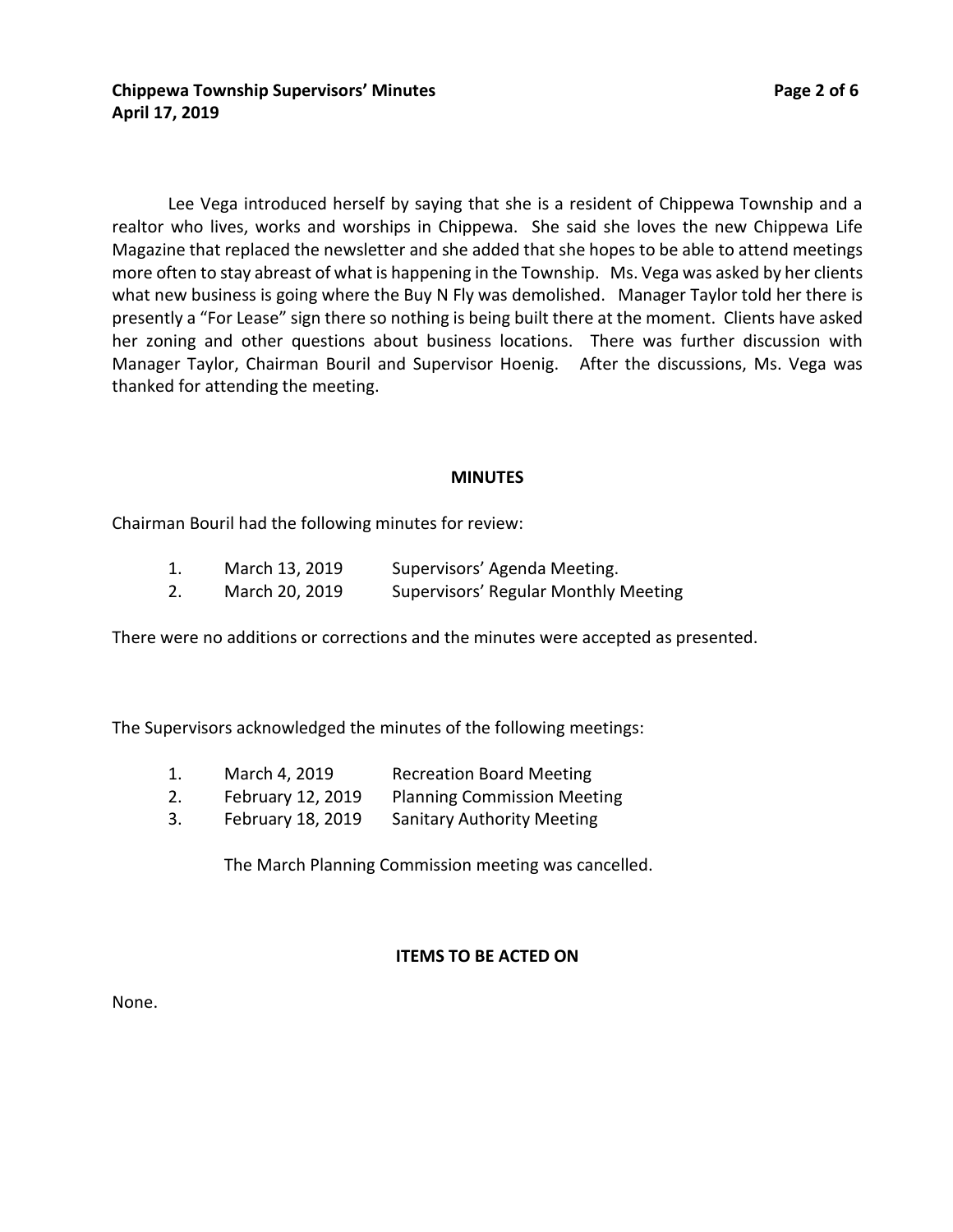### **REPORTS**

Chairman Bouril had the following March reports for review:

- 1. Financial
- 2. Police
- 3. Road
- 4. WageTax/OPT Report
- 5. Read Estate Tax
- 6. Zoning
- 7. Code Enforcement
- 8. Fire

### **MANAGER'S REPORT**

Manager Mark Taylor had the following items for discussion:

### 1. COG Spring Materials Contracts:

Manager Taylor said that he wanted to provide the Supervisors with a list from COG regarding springtime commodities. He said that we don't sign every one of the contracts as there are certain items we don't use. He said we will utilize 5 or 6 of these contracts. He said that he wants the Supervisors to have an idea what the Township is spending on materials.

# 2. 2018 (IPMC) International Property Maintenance Code:

Manager Taylor said that Code Enforcement Officer Dawna Pella came to him regarding the code. He asked Ms. Pella to speak at this time. She said that the success of your job depends on the ordinances and laws you have behind you. She said that she has had success with the present ordinance and she has had no major problems with it but she also added that things such as residents wanting to own chickens have come up in recent years. She said we are using the 2000 edition and said the Supervisors may want to look into reviewing and possibly updating it. Solicitor Verlihay explained how this update would be done.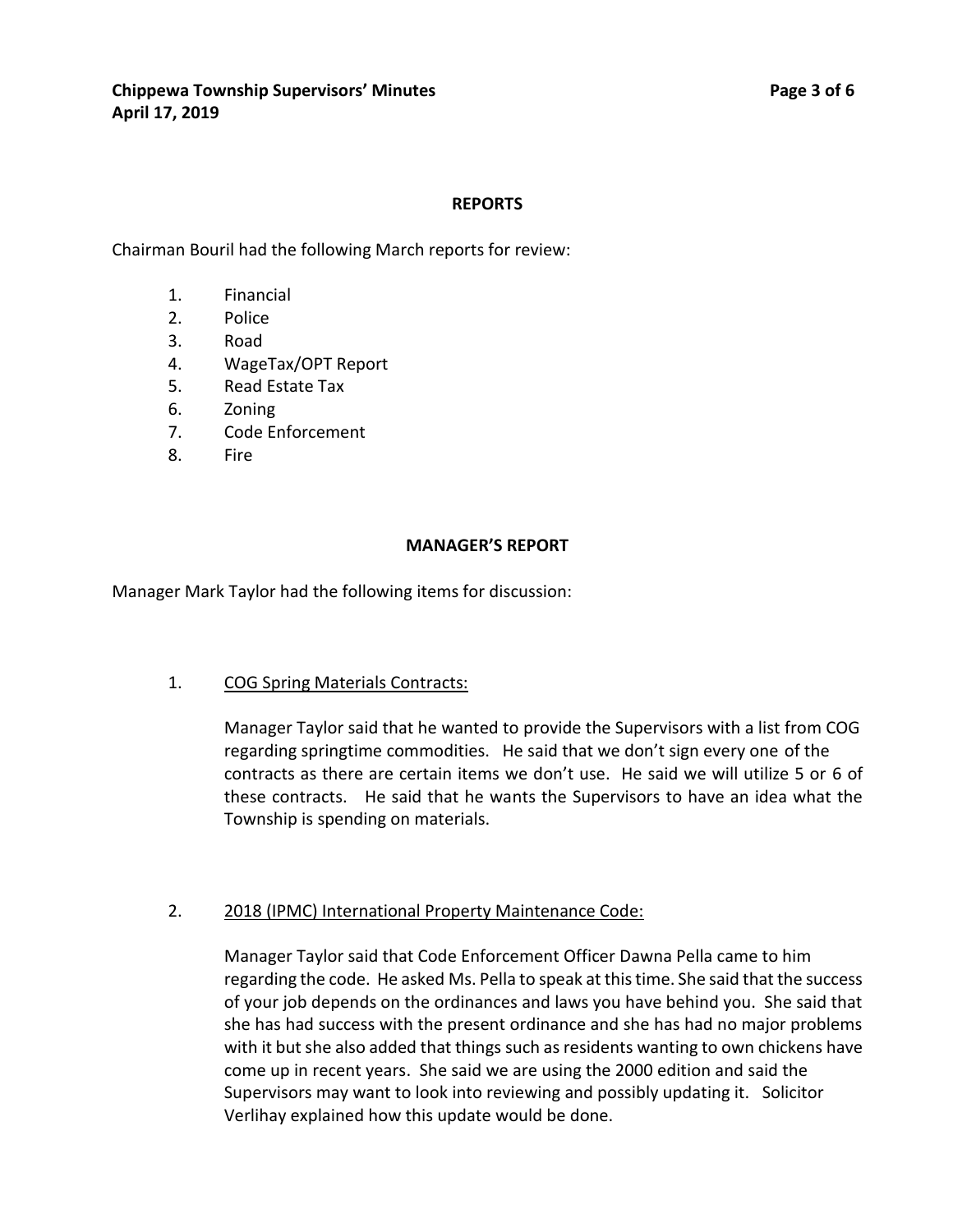# 3. ALPR Camera Network Update:

Manager Taylor said that he attended a presentation regarding the ALPR (Automatic License Plate Reader) system. He said that Beaver has this camera network and he got to observe how the system works. He said an unbelievable number of crimes, including a bank robbery and child-luring case were solved by police when utilizing these cameras. The cameras focus on vehicles and license plates and are placed in strategic intersections in various communities. He described how the system works. They would like to see a network throughout Beaver County. He feels that installing the system in our Township would not only benefit our local police department, but it would also make Chippewa a safer place. He said this could help our police solve theft cases at our local stores. He talked about the locations of cameras in other communities. He said the cost for Chippewa, the locations for cameras in our Township, along with other things would have to be determined before proceeding with installing the system here.

# 4. Candice Frantz - Letter of Interest for Recreation Board:

Manager Taylor said that Candice Frantz provided a letter of interest requesting to be on our Recreation Board. Copies of that letter were sent to the Supervisors prior to the meeting. The Manager said that he would recommend her.

**MR. HOENIG MOVED TO APPOINT** Candice Frantz to the Recreation Board. Ms. Lamey seconded the motion and with no further discussion the motion carried.

# 5. Cooperation from Blackhawk High School to Purchase Gear:

Manager Taylor said that our Assistant Chief has been working with the schools to provide education, training and exercises pertaining to threats or incidents in our community. Equipment is needed to provide this and our police department has been borrowing training equipment from other police agencies. Purchasing this equipment would cost approximately \$4,670.00. Assistant Chief Hermick contacted the Blackhawk School District Superintendent to ask if the School District/ School Board would be willing to fund half of this amount. The request has been approved.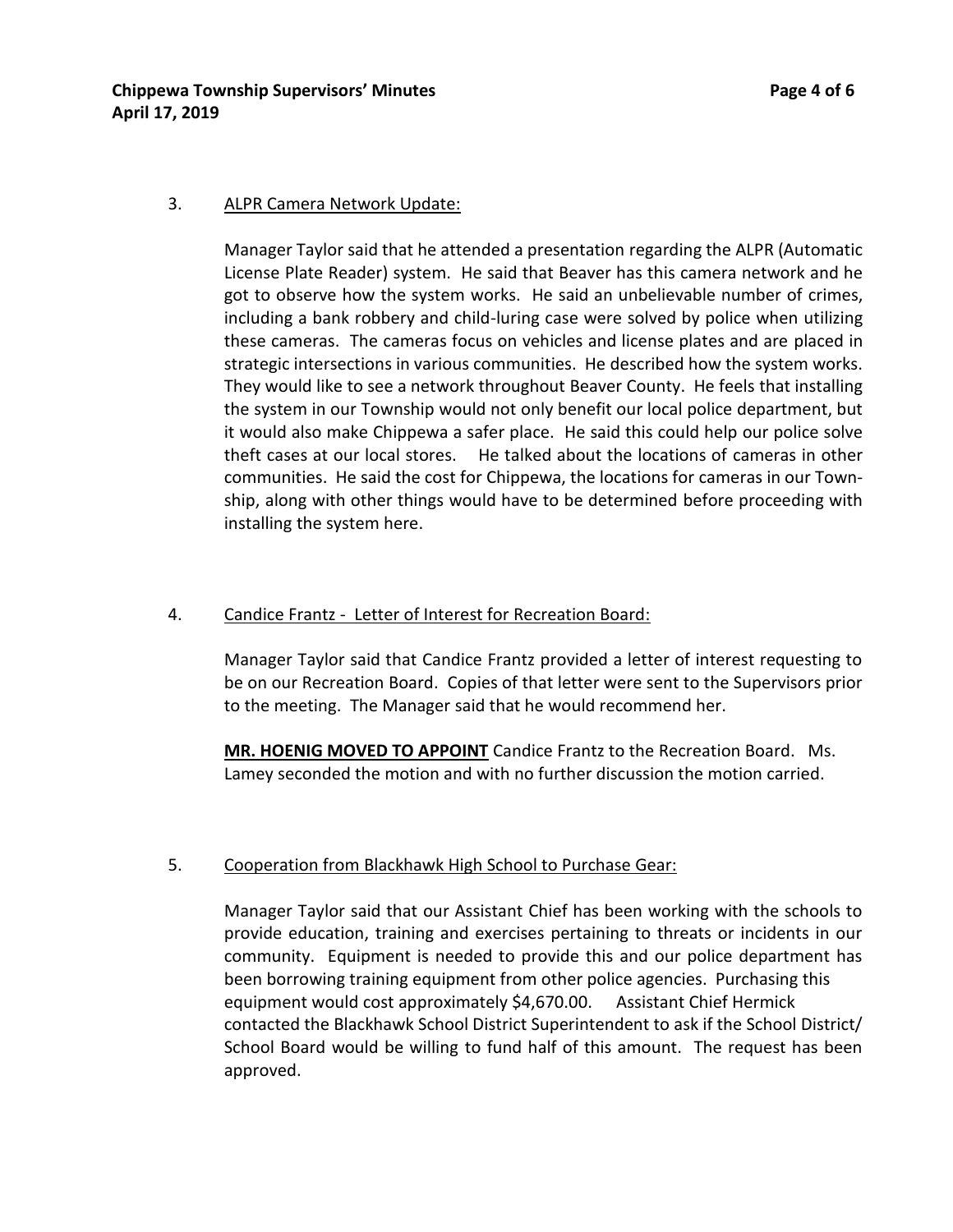### 6. Facilities Tour with the Board of Supervisors:

A tour of the Township facilities with the Supervisors was set for 9:30 a.m. on Monday, April 22.

### **PAYMENT OF BILLS**

Chairman Bouril had the March 2019 bills for review.

**MR. HOENIG MOVED TO APPROVE** payment of the March 2019 bills. The motion was seconded by Ms. Lamey and carried unanimously.

### **SOLICITOR'S BUSINESS**

None.

# **SUPERVISORS' BUSINESS**

None.

# **MISCELLANEOUS**

Ms. Mennell had further questions for the Code Enforcement Officer pertaining to chickens around her son's home. She was told that chickens are permitted in agricultural areas but not in residential areas. Ms. Mennell had additional questions and comments about free-range chickens vs. penned chickens and was told that an address would need to be furnished in order to determine the zoning in a particular area. Ms. Pella said that there is a zoning map on the wall in the Municipal Building.